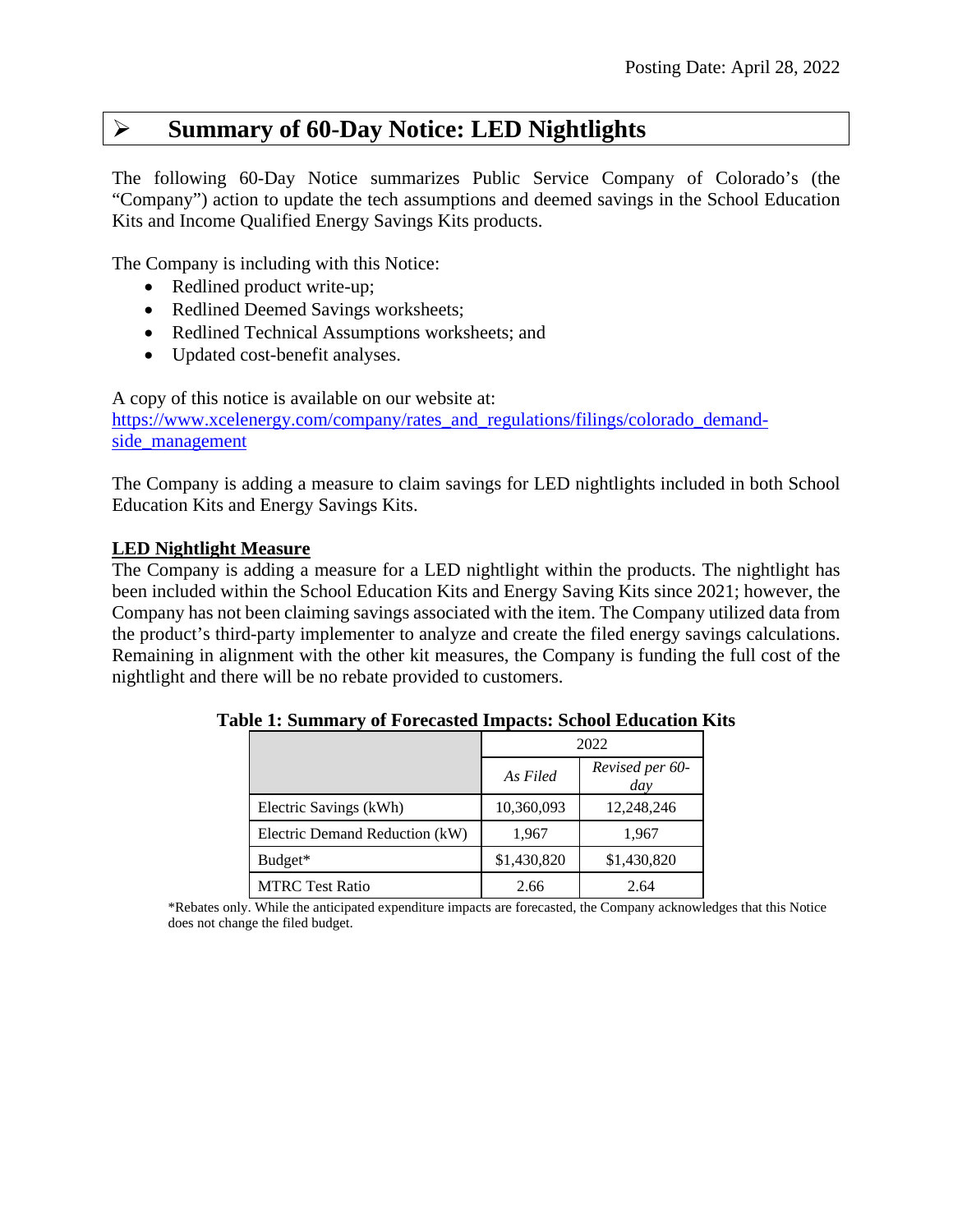|                                | 2022      |                        |  |
|--------------------------------|-----------|------------------------|--|
|                                | As Filed  | Revised per 60-<br>day |  |
| Electric Savings (kWh)         | 1,024,253 | 1,178,333              |  |
| Electric Demand Reduction (kW) | 169       | 169                    |  |
| Budget*                        | \$117,119 | \$129,107              |  |
| <b>MTRC Test Ratio</b>         | 2.36      | 2.31                   |  |

**Table 2: Summary of Forecasted Impacts: Income Qualified Energy Savings Kits**

\*Rebates only. While the anticipated expenditure impacts are forecasted, the Company acknowledges that this Notice does not change the filed budget.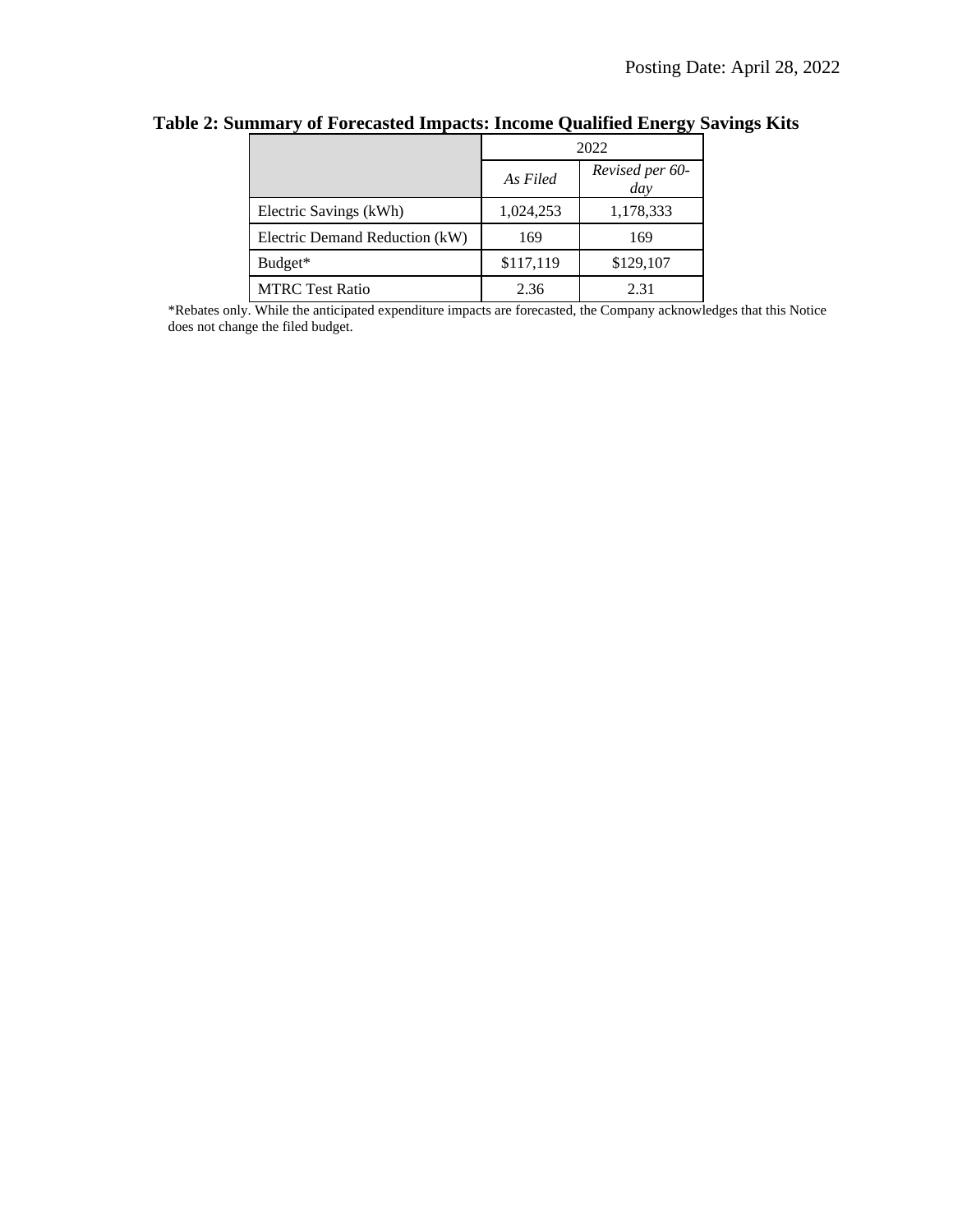# **Energy Savings Kits**

# **A. Description**

The Energy Savings Kit provides home energy efficiency measures bundled and distributed to income-qualified customers through email and direct mail campaigns, community outreach and partnerships. The kits offer electricity and natural gas saving measures and customer education materials to help lower customer bills and improve the comfort and safety of their dwellings.

Income-qualified customers will receive an offer through email, mail, or community partners informing them of their eligibility to receive a free Energy Savings Kit. The offer details the contents of the kit and how much money they could save on their energy bill if they install all the measures provided. If the customer chooses to receive a kit, they will send their response to the third-party implementer. Customers will receive a kit within six to eight weeks.

The Energy Savings Kits will include the following electric and natural gas efficiency measures:

- Eight (8) LED bulbs
- One (1) 1.5 gpm High Efficiency Showerhead
- One (1) 1.5 gpm Kitchen Faucet Aerator
- One (1) 1.0 gpm Bathroom Faucet Aerator
- One  $(1)$  LED nightlight

The Company will test the offering of a secondary kit in 2021 to better serve the customers' needs. Customers will have the option of ordering a certain number of additional items including specialty lightbulbs and secondary showerheads.

# **B. Targets, Participants & Budgets**

## Targets and Participants

The Company set the participation target (number of kits to be sent out) based on historical product performance and participation projections for 2021 and 2022. Energy savings targets were developed based on the installation rate of the kit measures in 2019.

## Budgets

The budget is based on the number of forecasted kits. The budget includes the costs of kit contents, and production, distribution, and fees from the third-party implementer. The budget also includes costs for labor, marketing materials and M&V.

# **C. Application Process**

Customers who have received Low Income Home Energy Assistance Program ("LIHEAP") funding, any energy assistance funding (including county assistance and fuel fund assistance), Low-Income Energy Assistance Program ("LEAP") funding, or other state assistance programs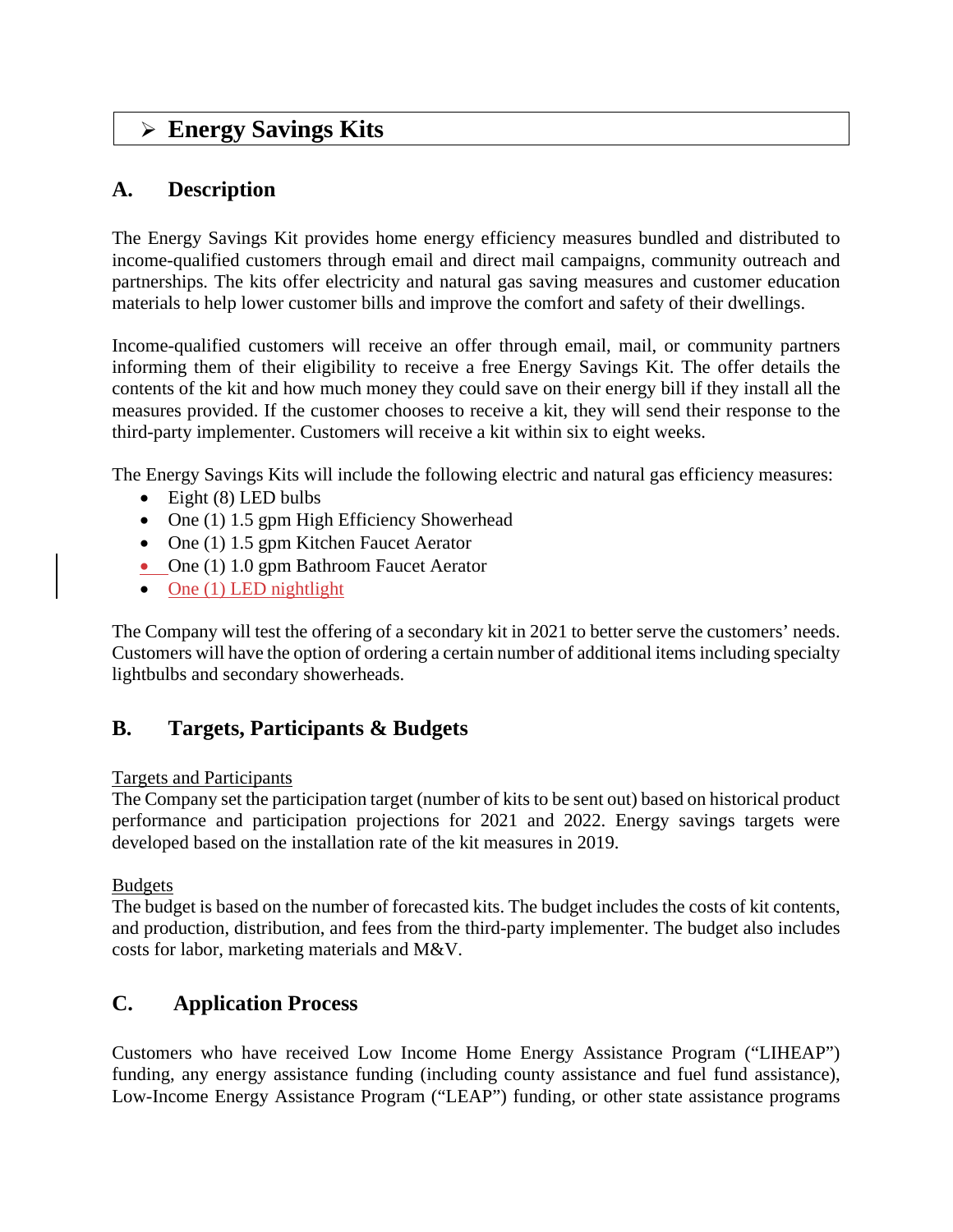and live in the Public Service electric and/or natural gas service territory will be sent an offer to receive the kit. The third-party implementer will track customer participation so that customers do not receive more than one kit. This tracking information will also be provided to the Company on a regular basis.

# **D. Marketing Objectives & Strategies**

The overall objective of the product is to increase and expand education among the incomequalified customers on the importance of energy efficiency and the value of acting to improve efficiency in their homes. The Company will work with local and state agencies to obtain customer mailing lists to reach more customers annually.

# **E. Product-Specific Policies**

In order to participate, customers must receive LIHEAP, LEAP, energy assistance funding (including county assistance and fuel fund assistance), other state assistance programs, or be identified as eligible using other reliable data sources.

# **F. Stakeholder Involvement**

The Company will continue to work with local and state agencies to identify eligible customers and determine additional kit content needs.

# **G. Rebates & Incentives**

The Company will fund 100% of the cost of the Energy Savings Kits. There will be no rebate provided to customers.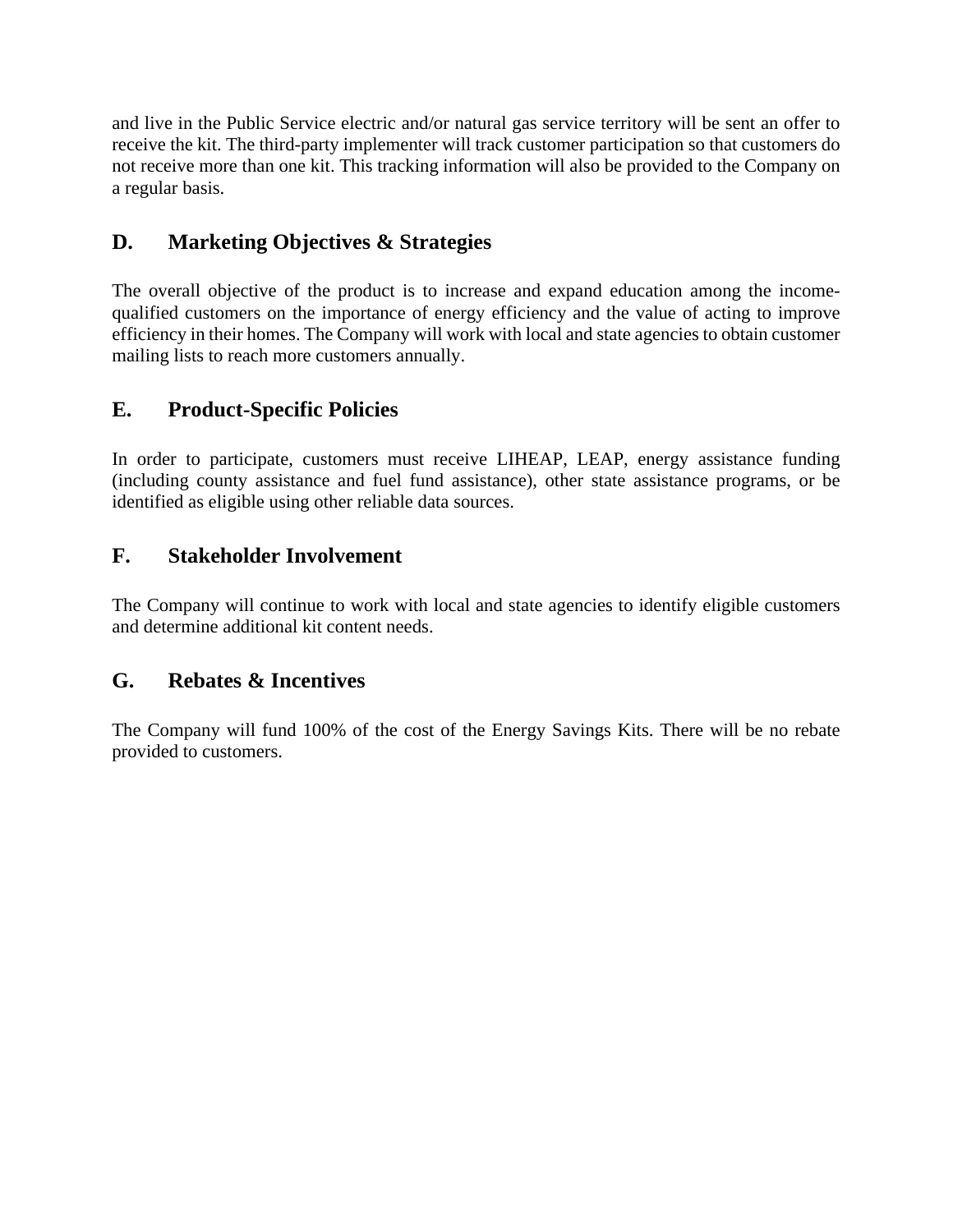## 11.1 Home Lighting

### Algorithms

 $\begin{array}{l} \textsf{DEEMED}\ \textsf{SAVINGS}\ \textsf{TECHNICAL}\ \textsf{ASSUMPTIONS} \end{array}$ <br> $\begin{array}{l} \textsf{Al Homel Lighting} \end{array}$ <br> $\begin{array}{l} \textsf{Wayorithms} \end{array}$ <br> $\begin{array}{l} \textsf{Waylorithms} \end{array} \begin{array}{l} \textsf{Waylyorithms} \end{array} \begin{array}{l} \textsf{Waylyorihms} \end{array} \begin{array}{l} \textsf{Waylyorihms} \end{array} \begin{array}{l} \textsf{Waylyorihms} \end{array} \begin{array}{$ 

### Variables

|                                                                                  |                      | <b>DEEMED SAVINGS TECHNICAL ASSUMPTIONS</b>                                                                                                  |
|----------------------------------------------------------------------------------|----------------------|----------------------------------------------------------------------------------------------------------------------------------------------|
|                                                                                  |                      |                                                                                                                                              |
|                                                                                  |                      |                                                                                                                                              |
| 11.1 Home Lighting                                                               |                      |                                                                                                                                              |
| <b>Algorithms</b>                                                                |                      |                                                                                                                                              |
| kW Savings per Bulb = (WattageBa <sub>seline</sub> Wattage <sub>LED</sub> )/1000 |                      |                                                                                                                                              |
| Customer $kW =$ Number of Bulbs x $kW$ Savings per Bulb                          |                      |                                                                                                                                              |
|                                                                                  |                      |                                                                                                                                              |
| Customer $kWh =$ Customer $kW x$ Hours                                           |                      |                                                                                                                                              |
| Customer $kWhNightlight$ $_{_{\pm}}$ Customer $kWhx$ WHFe                        |                      |                                                                                                                                              |
| Peak Coincident kW = Customer kW x Coincident Factor                             |                      |                                                                                                                                              |
|                                                                                  |                      |                                                                                                                                              |
| <b>Variables</b>                                                                 |                      |                                                                                                                                              |
| Number of Bulbs                                                                  | Vendor Input         | Number of bulbs sold.                                                                                                                        |
|                                                                                  |                      | Baseline wattages are determined using an adjusted ENERGYSTAR lumen equivalency rating, adjusted for EISA requirements                       |
| Wattage <sub>Baseline</sub>                                                      | Tables 11.1.1-11.1.5 | based on lumen ouptut.<br>Direct install measures use removed wattage.                                                                       |
|                                                                                  |                      |                                                                                                                                              |
|                                                                                  |                      | Linear lamps based on past participation. <sup>1, 2</sup><br>Wattage of the LED bulb, provided by each manufacturer.                         |
| Wattage <sub>LED</sub>                                                           | Manufacturer         |                                                                                                                                              |
| Lifetime Hours                                                                   | Table 11.1.6         | Lifetime Hours for LEDs. <sup>5</sup>                                                                                                        |
| Hours                                                                            | Table 11.1.7         | Annual hours of operation for the bulbs for both residential and non-residential segments. 3, 4, 8, 9                                        |
| Coincident Factor                                                                | Table 11.1.7         | Probability that peak demand of the bulb will coincide with peak utility system demand. 3, 4, 8                                              |
| Measure Life                                                                     | Table 11.1.7         | Measure life of the average bulb sold, determined by lifetime hours divided by hours of use by segment.                                      |
| Incremental Cost of Bulbs                                                        | Table 11.1.8         | Cost difference between baseline and efficient bulb options. <sup>6, 1</sup><br>Cost of labor to install fixtures, Type B, and Type C lamps. |
| <b>Labor Costs</b>                                                               | Table 11.1.9         | Net-to-gross factor. <sup>9,10,17</sup>                                                                                                      |
| <b>NTG</b>                                                                       | Table 11.1.10        | Future savings for bulbs purchased and put in storage and installed in later years. The net present value of the saving for all              |
| <b>Installation Rate</b>                                                         | 99%                  | bulbs purchased is 100% if all bulbs are installed when purchased. <sup>8</sup>                                                              |
| Non-Energy O&M savings                                                           | \$0.00               | Non-Energy operation and maintenance savings are assumed to be zero.                                                                         |
| <b>WHFe</b>                                                                      | 1.06                 | Waste heat factor for energy to account for cooling savings from efficient lighting (listed here for a Single Family Home)                   |
|                                                                                  |                      |                                                                                                                                              |

## Provided by Product Vendor<br>Number and type of bulbs purchased  $\sqrt{ }$  Yes

**Assumptions**<br>The baseline bulb cost and LED bulb cost will be tracked and updated at the end of the year in the status report to account for the rapid evolving market and cost for LED bulbs. The baseline will<br>be reviewed

Specialty bulbs on the forecast include Specialty, R, BR, and ER Bulbs, 3-way Bulbs as well as PAR, MR, and MRX Bulbs.<br>Assume all sales made through the pro-desk will be to small business customers.

If the formula below for the PAR, MR and MRX Lamp baseline equivalent results in a negative or undefined value, the manufacturer recommendation is used.

## Table 11.1.1: GSL Bulbs<sup>1</sup>

|                                                                                                                   |                       |                 | Incandescent Equivalent Wattage |  |
|-------------------------------------------------------------------------------------------------------------------|-----------------------|-----------------|---------------------------------|--|
| Minimum Lumens                                                                                                    | <b>Maximum Lumens</b> | <b>Baseline</b> | <b>Baseline</b>                 |  |
|                                                                                                                   |                       | (Exempt Bulbs)  | (Post-EISA)                     |  |
| 2.000                                                                                                             | 2.600                 | 150             |                                 |  |
| 1.600                                                                                                             | 1.999                 | 100             | 72                              |  |
| 1.100                                                                                                             | 1.599                 | 75              | 53                              |  |
| 800                                                                                                               | 1.099                 | 60              | 43                              |  |
| 450                                                                                                               | 799                   | 40              | 29                              |  |
| 310                                                                                                               | 449                   | 25              | 25                              |  |
| *GSL bulbs are medium screw-base bulbs that are not globe, bullet, candle, flood, reflector, or decorative shaped |                       |                 |                                 |  |

### Table 11.1.2: Specialty Bulbs<sup>1</sup>

| Lumen Bins                                                                                       |     |      |             | Incandescent Equivalent Wattage |          |
|--------------------------------------------------------------------------------------------------|-----|------|-------------|---------------------------------|----------|
| Decorative Shape                                                                                 |     |      | Globe Shape | Baseline                        | Baseline |
|                                                                                                  |     | 1100 | 1300        | 150                             |          |
|                                                                                                  |     | 650  | 1099        | 100                             |          |
|                                                                                                  |     | 575  | 649         | 75                              | 53       |
| 500                                                                                              | 699 | 500  | 574         | 60                              | 43       |
| 300                                                                                              | 499 | 350  | 499         | 40                              | 29       |
| 150                                                                                              | 299 | 250  | 349         | 25                              | 25       |
| 90                                                                                               | 149 |      |             | 15                              | 15       |
| 70                                                                                               | 89  |      |             | 10                              | 10       |
| *Specialty bulbs are medium screw-base bulbs that are globe, bullet, candle or decorative shaped |     |      |             |                                 |          |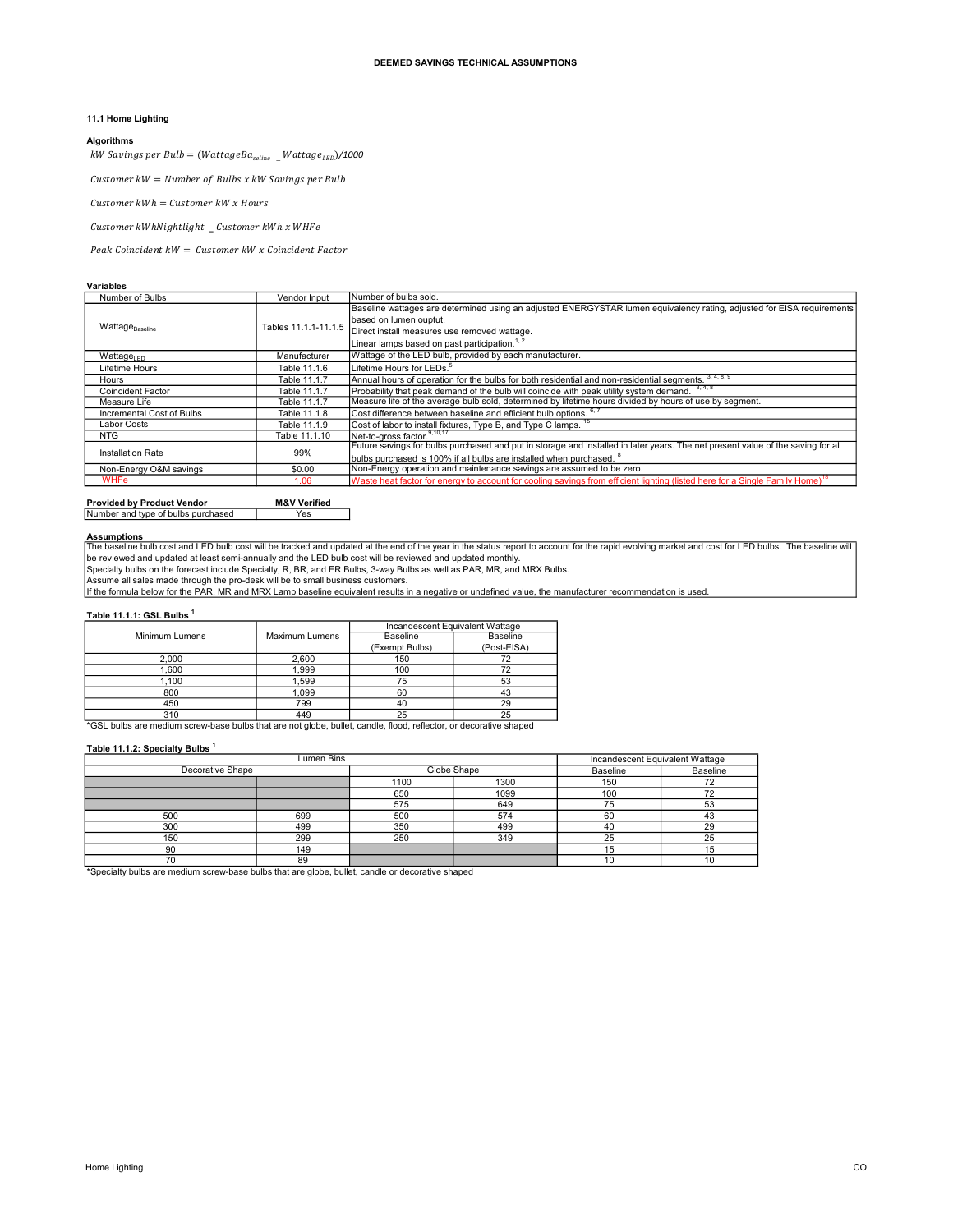## Table 11.1.3: R, BR, and ER Bulbs $^{1, 2}$

| EISA Impacted <sup>1, 2, 14</sup>                                                                                                                                                                                                                                                                                                                       |                            |                           |                       |
|---------------------------------------------------------------------------------------------------------------------------------------------------------------------------------------------------------------------------------------------------------------------------------------------------------------------------------------------------------|----------------------------|---------------------------|-----------------------|
| <b>Bulb Type</b>                                                                                                                                                                                                                                                                                                                                        | Lower Lumen Range          | Upper Lumen Range         | Watts <sub>Base</sub> |
|                                                                                                                                                                                                                                                                                                                                                         | 420                        | 472                       | 40                    |
|                                                                                                                                                                                                                                                                                                                                                         | 473                        | 524                       | 45                    |
|                                                                                                                                                                                                                                                                                                                                                         | 525                        | 714                       | 50                    |
|                                                                                                                                                                                                                                                                                                                                                         | 715                        | 937                       | 65                    |
| R, ER, BR with medium screw bases                                                                                                                                                                                                                                                                                                                       | 938                        | 1,259                     | 75                    |
| w/diameter >2.25" (*see exceptions                                                                                                                                                                                                                                                                                                                      | 1,260                      | 1,399                     | 90                    |
| below)                                                                                                                                                                                                                                                                                                                                                  | 1,400                      | 1,739                     | 100                   |
|                                                                                                                                                                                                                                                                                                                                                         | 1,740                      | 2,174                     | 120                   |
|                                                                                                                                                                                                                                                                                                                                                         | 2,175                      | 2,624                     | 150                   |
|                                                                                                                                                                                                                                                                                                                                                         | 2,625                      | 2,999                     | 175                   |
|                                                                                                                                                                                                                                                                                                                                                         | 3,000                      | 4,500                     | 200                   |
|                                                                                                                                                                                                                                                                                                                                                         | 400                        | 449                       | 40                    |
| *R, BR, and ER with medium screw bases                                                                                                                                                                                                                                                                                                                  | 450                        | 499                       | 45                    |
| w/diameter <= 2.25"                                                                                                                                                                                                                                                                                                                                     | 500                        | 649                       | 50                    |
|                                                                                                                                                                                                                                                                                                                                                         | 650                        | 1,199                     | 65                    |
|                                                                                                                                                                                                                                                                                                                                                         | 400                        | 449                       | 40                    |
| *ER30, BR30, BR40, or ER40                                                                                                                                                                                                                                                                                                                              | 450                        | 499                       | 45                    |
|                                                                                                                                                                                                                                                                                                                                                         | 500                        | 649                       | 50                    |
| *BR30, BR40, or ER40                                                                                                                                                                                                                                                                                                                                    | 650                        | 1,419                     | 65                    |
| *R20                                                                                                                                                                                                                                                                                                                                                    | 400                        | 449                       | 40                    |
|                                                                                                                                                                                                                                                                                                                                                         | 450                        | 719                       | 45                    |
|                                                                                                                                                                                                                                                                                                                                                         | 420                        | 560                       | 45                    |
|                                                                                                                                                                                                                                                                                                                                                         | 561                        | 837                       | 60                    |
| *LED Fixtures                                                                                                                                                                                                                                                                                                                                           | 838                        | 1,203                     | 75                    |
|                                                                                                                                                                                                                                                                                                                                                         | 1,204                      | 1,681                     | 100                   |
|                                                                                                                                                                                                                                                                                                                                                         | 1,682                      | 2,339                     | 120                   |
|                                                                                                                                                                                                                                                                                                                                                         | 2,340                      | 3,075                     | 150                   |
| *All reflector lamps below lumen ranges                                                                                                                                                                                                                                                                                                                 | 200                        | 299                       | 20                    |
| specified above                                                                                                                                                                                                                                                                                                                                         | 300                        | 399                       | 30                    |
| PAR, MR, MRX Bulbs<br>The following equation is used to determine the baseline wattage for these bulbs, result should be rounded down to the nearest wattage in Table 4.<br>$Wattsbase = 375.1 - 4.355(D) - \sqrt{227,800 - 937.9(D) - 0.9903(D^2) - 1479(BA) - 12.02(D*BA) + 14.69(BA^2) - 16,720 * ln(GBCP)}$<br>D = Bulb Diameter<br>BA = Beam Angle |                            |                           |                       |
| CBCP = Center Beam Candle Power                                                                                                                                                                                                                                                                                                                         |                            |                           |                       |
|                                                                                                                                                                                                                                                                                                                                                         |                            |                           |                       |
| Table 11.1.4: PAR, MR, MRX Bulbs - Energy Star Permitted Wattages 1,2                                                                                                                                                                                                                                                                                   |                            |                           |                       |
| Diameter                                                                                                                                                                                                                                                                                                                                                |                            | <b>Permitted Wattages</b> |                       |
| 16                                                                                                                                                                                                                                                                                                                                                      | 20, 35, 40, 45, 50, 60, 75 |                           |                       |
| $\overline{20}$                                                                                                                                                                                                                                                                                                                                         | 50                         |                           |                       |
| 30S                                                                                                                                                                                                                                                                                                                                                     | 40, 45, 50, 60, 75         |                           |                       |
| $\sim$                                                                                                                                                                                                                                                                                                                                                  |                            |                           |                       |

### **PAR, MR, MRX Bulbs**

## Table 11.1.4: PAR, MR, MRX Bulbs - Energy Star Permitted Wattages <sup>1,2</sup><br>Diameter **Diameter**

| Diameter | <b>Permitted Wattages</b>                              |
|----------|--------------------------------------------------------|
| 16       | 20, 35, 40, 45, 50, 60, 75                             |
| 20       | 50                                                     |
| 30S      | 40, 45, 50, 60, 75                                     |
| 30L      | 150.75                                                 |
| 38       | 40, 45, 50, 55, 60, 65, 75, 85, 90, 100, 120, 150, 250 |

## Table 11.1.5: Linear Lamps<sup>11</sup>

|                                  | .<br>دن        |
|----------------------------------|----------------|
| $\ddot{\phantom{0}}$<br>Baseline | F <sub>0</sub> |
|                                  |                |

## Table 11.1.6: Lifetime Hours<sup>5</sup>

| <b>Bulb Category</b>     | Lifetime (Hours) |
|--------------------------|------------------|
| A-Line                   | 16.695           |
| Reflectors               | 23.380           |
| Globe/Decorative         | 15.068           |
| 3-Wav                    | 15.241           |
| Fixtures (Retrofit kits) | 53.639           |
| Linear Lamps             | 49.714           |

## Table 11.1.7: Hours, CF, Measure Lifetime 3, 4, 8, 13, 18

| <b>Bulb Category</b>     | Installation Type | Hours | <b>CF</b> | % Breakdown |      | Measure Lifetime 2021   Measure Lifetime 2022 |
|--------------------------|-------------------|-------|-----------|-------------|------|-----------------------------------------------|
| A-Line                   |                   | 986   | 12.6%     | 94%         | 16.9 | 16.9                                          |
| Reflectors               |                   |       |           |             | 3.0  | 2.0                                           |
| Globe/Decorative         |                   |       |           |             | 3.0  | 2.0                                           |
| 3-Way                    | Residential       |       |           |             | 15.5 | 15.5                                          |
| Fixtures (Retrofit kits) | 4,380             |       |           | 20.0        | 20.0 |                                               |
| Linear Lamps             |                   |       |           | 24%         | 20.0 | 20.0                                          |
| <b>Nightlights</b>       |                   |       | 0.0%      | 100%        | 2.1  | 8.0                                           |
| A-Line                   |                   |       |           |             | 3.4  | 3.4                                           |
| Reflectors               | Non-Residential   | 4,897 | 75.3%     | 6%          | 3.0  | 2.0                                           |
| Globe/Decorative         |                   |       |           |             | 3.0  | 2.0                                           |
| $3-Way$                  |                   |       |           |             | 3.1  | 3.1                                           |
| Fixtures (Retrofit kits) |                   |       |           |             | 11.0 | 11.0                                          |
| Linear Lamps             |                   |       |           | 76%         | 10.2 | 10.2                                          |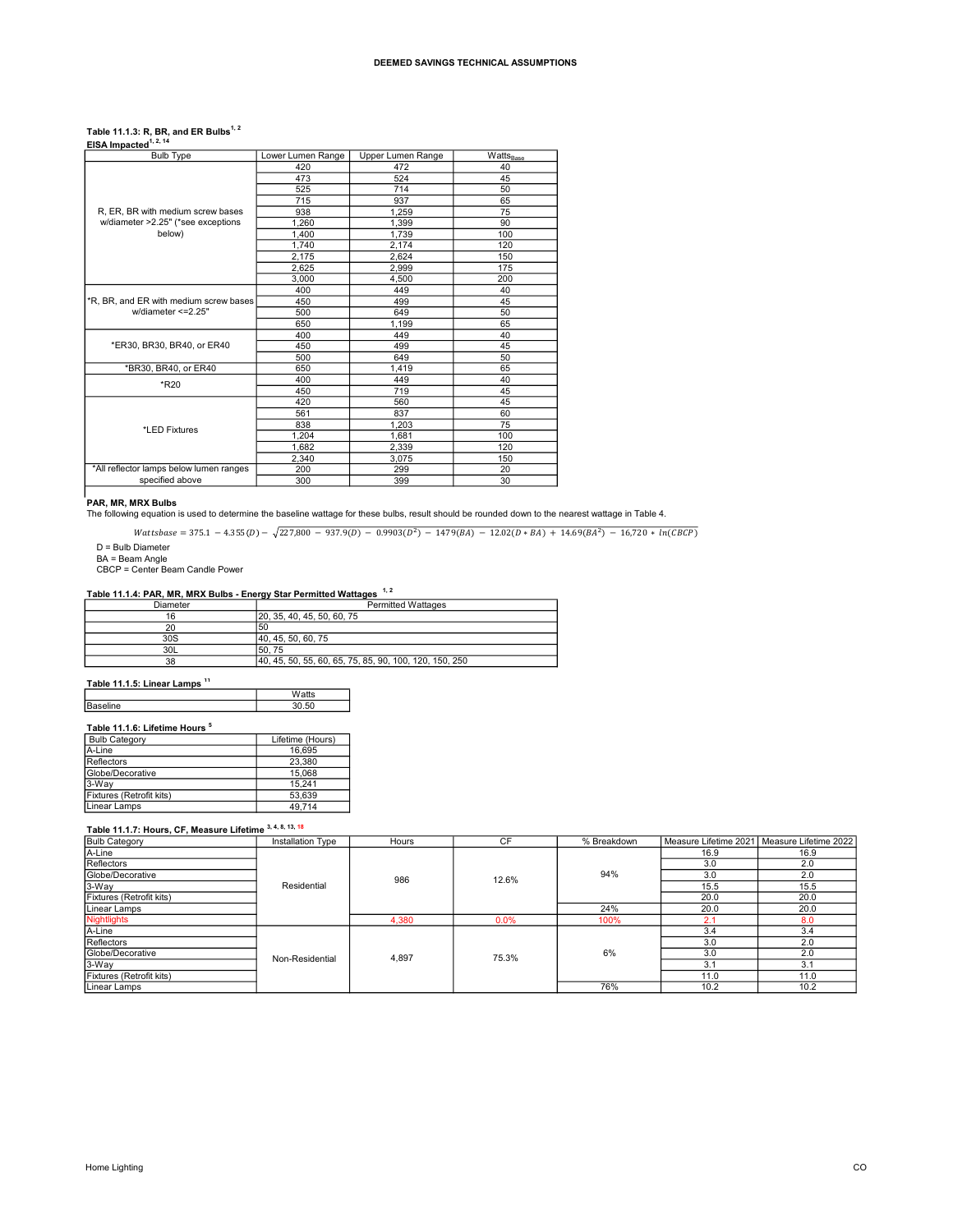## Table 11.1.8: Average Costs\* 6, 7, 12, 15, 19

| Type                                 | Rebate |
|--------------------------------------|--------|
| A-Line                               | \$1.24 |
| Fixtures (Retrofit kits) Residential | \$1.47 |
| Fixtures (Retrofit kits) Business    | \$2.88 |
| Reflectors Residential               | \$1.47 |
| <b>Reflectors Business</b>           | \$1.47 |
| Globe/Decorative Residential         | \$1.47 |
| Globe/Decorative Business            | \$1.47 |
| 3-Way Residential                    | \$1.47 |
| 3-Way Business                       | \$1.47 |
| Linear Lamps Residential             | \$2.00 |
| Linear Lamps Business                | \$2.75 |
| <b>MFBE LED Globe</b>                | \$5.00 |
| MFBE LED A19 EnergyStar Rated Lamp   | \$5.00 |
| <b>MFBE LED Candelabra</b>           | \$5.00 |
| MFBE LED BR30 Flood                  | \$5.00 |
| MFBE LED MR16 Reflector              | \$5.00 |
| MFBE LED PAR30                       | \$5.50 |
| School kits 9W LED                   | \$3.19 |
| School kits 11W LED                  | \$4.81 |
| School kits 15W LED                  | \$2.65 |
| School kits 8W Reflector             | \$2.65 |
| School kits 6W Globe                 | \$2.65 |
| School kits 3-Way LED                | \$2.65 |
| School kits 5W Candelabra            | \$2.65 |
| School kits 0.3W Nightlight          | \$1.40 |
| Squad LEDs                           | \$2.65 |

Energy Savings Kits 0.5W Nightlight \$1.89 Costs are provided by the vendor and are re-evaluated throughout the year to account for the rapidly evolving market.

### Table 11.1.9: Labor Costs\* <sup>15</sup>

| <b>Bulb Category</b>            | Labor Cost |
|---------------------------------|------------|
| LED Linear Lamps - Type B       | \$8.00     |
| LED Linear Lamps - Type C       | \$12.00    |
| LED PL Lamp - Type B            | \$12.00    |
| LED Mogul Based HID Replacement | \$55.00    |

### Table 11.1.10: NTG Values<sup>9,10,17</sup>

| <b>Bulb Category</b>                | Program Year 2021 | Program Year 2022 |
|-------------------------------------|-------------------|-------------------|
| ILED Bulb - A-Line                  | 61.0%             | 47.9%             |
| LED Bulb - Fixtures (Retrofit kits) | 61.0%             | 78.0%             |
| <b>ILED Bulb - Reflectors</b>       | 61.0%             | 22.2%             |
| ILED Bulb - Globe/Decorative        | 61.0%             | 47.9%             |
| LED Bulb 3-Way                      | 61.0%             | 71.8%             |
| LED Tubes (Linear Lamps)            | 100.0%            | 78.0%             |

References: 1. The Uniform Methods Project: Residential Lighting Evaluation Protocol, published April 2013. Page 11.

2. State of Illinois Energy Efficiency Technical Reference Manual Final Technical Version as of February 8th, 2017, effective January 1st, 2018. Vol 3, Pages 244-245.

3. Northeast Residential Lighting Hours-of-Use Study, Pages XVI and 37

4. "Lighting - Small Business" participation data from 3/1/2017 through 2018. 5. Lifetime hours from program administrator for bulbs sold in 2019 used to calculate weighted lifetimes.

6. 2018 CO Home Lighting Product Results compiled by WECC (program administrator).

7. Market survey 2018 (homedepot.com, lowes.com, samsclub.com, target.com, walmart.com, etc)<br>8. 2016 CO Home Lighting and Recycling Evaluation by Cadmus, 2016. Pages 35, 72-73.

9. 2018 CO Home Lighting and Recycling Evaluation by EMI Consulting, Dec 12 2018. Page 5.

10. 2019 Unopposed Comprehensive Settlement Agreement

11. Estimated values based on ranges provided by Slipstream (WECC) and historical participation in "CO Lighting Efficiency" product 12. 2019 CO Home Lighting Product Results complied by program administrator.

13. DOE 2015 US Lighting Market Characterization.

14. MN Technical Reference Manual Version 3.0 Page 26.

15. "Lighting Efficiency - CO" and "Lighting - Small Business" participation data from 2017 through 2019. 16. Colorado House Bill 2019-1231

17. 2021 CO home Lighting and Recycling Evaluation by TRC and Apex Analytics, Jan 25 2022. Page 5

18. State of Illinois Energy Efficiency Technical Reference Manual Final Technical Version 10.0 as of September 24th, 2021, effective January 1st, 2022. Vol 3, Pages 310-313.

## Changes from Recent Filing:

19. Program Implimento

ol Education Kits-CO (SEK-CO) and Energy Savings Kits-CO (ESK-CO) Prog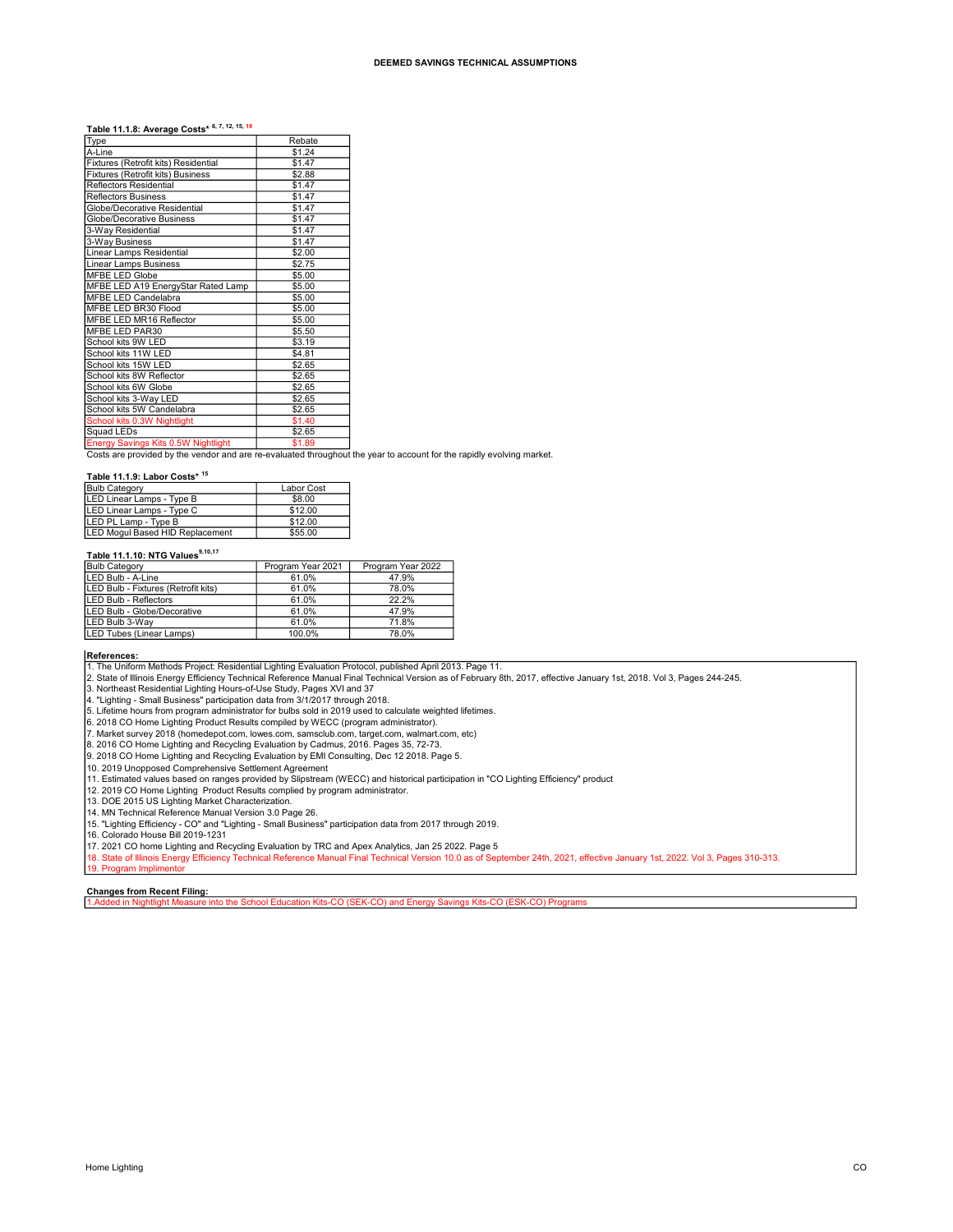| Program                      | <b>Measure Group</b>           | <b>Measure</b><br>Lifetime<br>(years) | Rebate<br>Amount (\$) | <b>Incremental Cost</b><br>(S) | Annual<br>Customer<br>kWh<br>Savings<br>(kWh/yr) | Annual<br><b>Customer</b><br>Peak<br>Coincident<br>Demand<br><b>Savings</b><br>(PCkW) | Gas<br><b>Savings</b><br>(Dth) | Non-Energy<br>O&M<br>Savings (\$) | Electric<br><b>NTG (%)</b> | <b>Gas NTG</b><br>(%) | (% ) | Install Rate 2021 Electric 2022 Electric<br><b>Units</b> | <b>Units</b> | <b>2021 Gas</b><br>Units | <b>2022 Gas</b><br><b>Units</b> |
|------------------------------|--------------------------------|---------------------------------------|-----------------------|--------------------------------|--------------------------------------------------|---------------------------------------------------------------------------------------|--------------------------------|-----------------------------------|----------------------------|-----------------------|------|----------------------------------------------------------|--------------|--------------------------|---------------------------------|
| <b>School Education Kits</b> | <b>Advanced Power Strip</b>    | $\overline{7}$                        | \$25                  | \$25                           | 68                                               | 0.009                                                                                 | 0.0 <sub>1</sub>               | \$0.00                            | 100%                       | 100%                  | 90%  | 2.700                                                    | 7,500        | $\mathbf{0}$             | $\mathbf{0}$                    |
| <b>School Education Kits</b> | Aerators - EWH                 | 10 <sup>°</sup>                       | \$1                   | \$1                            | 74                                               | 0.010                                                                                 | 0.0                            | \$4.80                            | 100%                       | 100%                  | 41%  | 5,789                                                    | 6,118        | $\mathbf{0}$             | $\mathbf{0}$                    |
| <b>School Education Kits</b> | Aerators - GWH                 | 10 <sub>1</sub>                       | \$1                   | \$1                            | $\overline{0}$                                   | 0.000                                                                                 | 0.3                            | \$4.80                            | 100%                       | 100%                  | 41%  | $\mathbf{0}$                                             | $\mathbf{0}$ | 76,911                   | 81,282                          |
| <b>School Education Kits</b> | <b>Home Lighting DI</b>        | 14                                    | \$6                   | \$6                            | 53                                               | 0.008                                                                                 | 0.0                            | \$0.00                            | 100%                       | 100%                  | 90%  | 134,700                                                  | 202,900      | $\mathbf{0}$             | $\mathbf{0}$                    |
| <b>School Education Kits</b> | <b>Programmable Thermostat</b> | 10 <sup>1</sup>                       | SO <sub>2</sub>       | SO.                            | 98                                               | 0.140                                                                                 | 12.1                           | \$0.00                            | 100%                       | 111%                  | 4%   | 20,910                                                   | 26,645       | 23,212                   | 29,578                          |
| <b>School Education Kits</b> | Showerheads - EWH              | 10 <sub>1</sub>                       | \$3                   | \$3                            | 476                                              | 0.035                                                                                 | 0.0                            | \$31.94                           | 100%                       | 100%                  | 44%  | 2.989                                                    | 3.318        | $\mathbf{0}$             | $\mathbf{0}$                    |
| <b>School Education Kits</b> | Showerheads - GWH              | 10 <sup>1</sup>                       | \$3                   | \$3                            | $0 -$                                            | 0.000                                                                                 | 2.0                            | \$31.94                           | 100%                       | 100%                  | 44%  | $\mathbf{0}$                                             | $\mathbf{0}$ | 39,711                   | 44,082                          |
| <b>School Education Kits</b> | <b>Water Heater Setback</b>    | 8                                     | SO <sub>2</sub>       | SO.                            | $\mathbf{0}$                                     | 0.000                                                                                 | 0.4                            | \$0.00                            | 100%                       | 100%                  | 4%   | $\mathbf{0}$                                             | $\mathbf{0}$ | 39,711                   | 44,082                          |
|                              |                                |                                       |                       |                                |                                                  |                                                                                       |                                |                                   |                            |                       |      |                                                          |              |                          |                                 |
|                              |                                |                                       |                       |                                |                                                  |                                                                                       |                                |                                   |                            |                       |      |                                                          |              |                          |                                 |
|                              |                                |                                       |                       |                                |                                                  |                                                                                       |                                |                                   |                            |                       |      |                                                          |              |                          |                                 |
|                              |                                |                                       |                       |                                |                                                  |                                                                                       |                                |                                   |                            |                       |      |                                                          |              |                          |                                 |
|                              |                                |                                       |                       |                                |                                                  |                                                                                       |                                |                                   |                            |                       |      |                                                          |              |                          |                                 |
|                              |                                |                                       |                       |                                |                                                  |                                                                                       |                                |                                   |                            |                       |      |                                                          |              |                          |                                 |
|                              |                                |                                       |                       |                                |                                                  |                                                                                       |                                |                                   |                            |                       |      |                                                          |              |                          |                                 |
|                              |                                |                                       |                       |                                |                                                  |                                                                                       |                                |                                   |                            |                       |      |                                                          |              |                          |                                 |
|                              |                                |                                       |                       |                                |                                                  |                                                                                       |                                |                                   |                            |                       |      |                                                          |              |                          |                                 |
|                              |                                |                                       |                       |                                |                                                  |                                                                                       |                                |                                   |                            |                       |      |                                                          |              |                          |                                 |
|                              |                                |                                       |                       |                                |                                                  |                                                                                       |                                |                                   |                            |                       |      |                                                          |              |                          |                                 |
|                              |                                |                                       |                       |                                |                                                  |                                                                                       |                                |                                   |                            |                       |      |                                                          |              |                          |                                 |
|                              |                                |                                       |                       |                                |                                                  |                                                                                       |                                |                                   |                            |                       |      |                                                          |              |                          |                                 |
|                              |                                |                                       |                       |                                |                                                  |                                                                                       |                                |                                   |                            |                       |      |                                                          |              |                          |                                 |
|                              |                                |                                       |                       |                                |                                                  |                                                                                       |                                |                                   |                            |                       |      |                                                          |              |                          |                                 |
|                              |                                |                                       |                       |                                |                                                  |                                                                                       |                                |                                   |                            |                       |      |                                                          |              |                          |                                 |
|                              |                                |                                       |                       |                                |                                                  |                                                                                       |                                |                                   |                            |                       |      |                                                          |              |                          |                                 |
|                              |                                |                                       |                       |                                |                                                  |                                                                                       |                                |                                   |                            |                       |      |                                                          |              |                          |                                 |
|                              |                                |                                       |                       |                                |                                                  |                                                                                       |                                |                                   |                            |                       |      |                                                          |              |                          |                                 |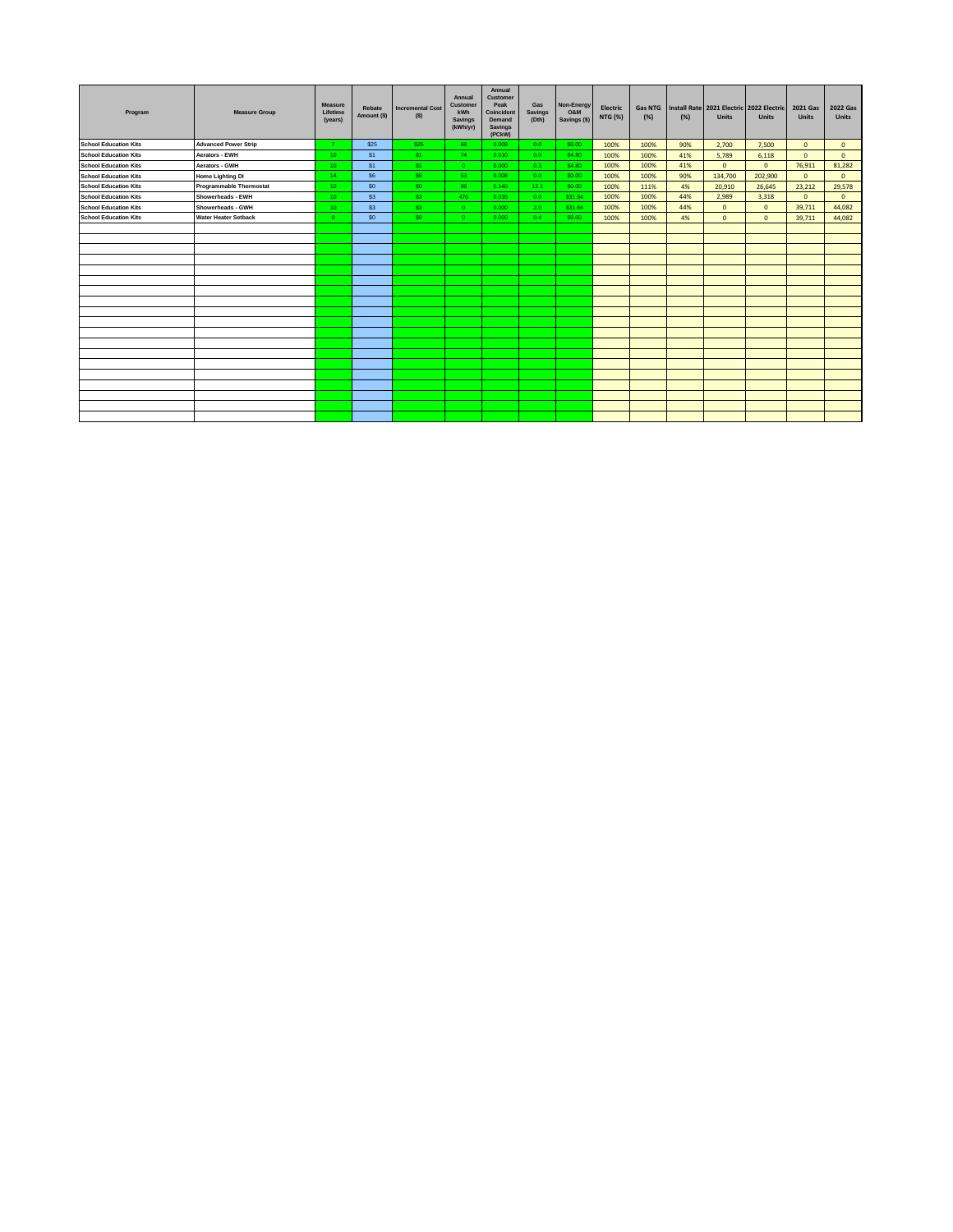| <b>SCHOOL EDUCATION KITS</b>                                        |              |             |                  |                       | 2022<br><b>ELECTRIC</b>                                  |                  | GOAL           |
|---------------------------------------------------------------------|--------------|-------------|------------------|-----------------------|----------------------------------------------------------|------------------|----------------|
| 2022 Net Present Cost Benefit Summary Analysis For All Participants |              |             |                  |                       | <b>Input Summary and Totals</b>                          |                  |                |
|                                                                     |              |             | Rate             | <b>Modified Total</b> | Program "Inputs" per Customer kW and per Participant     |                  |                |
|                                                                     | Participant  | Utility     | Impact           | Resource              | Lifetime (Weighted on Generator kWh)                     | $\Lambda$        | 13.6 years     |
|                                                                     | Test         | Test        | Test             | Test                  | T & D Loss Factor (Energy)                               | $\mathbf B$      | 6.38%          |
|                                                                     | (\$Total)    | (\$Total)   | (\$Total)        | (\$Total)             | T & D Loss Factor (Demand)                               | $\mathsf{C}$     | 9.13%          |
| <b>Benefits</b>                                                     |              |             |                  |                       | Net-to-Gross (Energy)                                    | D                | 100,00%        |
|                                                                     |              |             |                  |                       | Net-to-Gross (Demand)                                    | Е                | 100.00%        |
| <b>Avoided Revenue Requirements</b>                                 |              |             |                  |                       | <b>Installation Rate (Energy)</b>                        | $\mathbf{E}$     | 70.36%         |
| Generation Capacity                                                 | N/A          | \$2,123,494 | \$2,123,494      | \$2,123,494           | <b>Installation Rate (Demand)</b>                        | G                | 31.61%         |
| Trans. & Dist. Capacity                                             | N/A          | \$265,941   | \$265,941        | \$265,941             | Net coincident kW Saved at Generator                     | $\mathbf H$      | $0.01$ kW      |
| Marginal Energy                                                     | N/A          | \$2,792,068 | \$2,792,068      | \$2,792,068           | Gross Annual kWh Saved at Customer                       | I                | 66.12 kWh      |
| Avoided Emissions (CO2)                                             | N/A          | N/A         | N/A              | \$2,028,958           | Net Annual kWh Saved at Generator                        |                  | 49.69 kWh      |
| Subtotal                                                            |              |             |                  | \$7,210,461           |                                                          |                  |                |
| Non-Energy Benefits Adder (20.0%)                                   |              |             |                  | \$1,036,301           |                                                          |                  |                |
| Subtotal                                                            | N/A          | \$5,181,503 | \$5,181,503      | \$8,246,761           | Program Summary All Participants                         |                  |                |
|                                                                     |              |             |                  |                       | <b>Total Budget</b>                                      | $_{\rm K}$       | \$2,335,622    |
| <b>Participant Benefits</b>                                         |              |             |                  |                       | Net coincident kW Saved at Generator                     | L                | 1,967 kW       |
| <b>Bill Reduction - Electric</b>                                    | \$15,291,203 | N/A         | N/A              | N/A                   | Gross Annual kWh Saved at Customer                       | $\mathbf M$      | 16,297,395 kWh |
| Participant Rebates and Incentives                                  | \$1,430,820  | N/A         | N/A              | \$1,430,820           | Net Annual kWh Saved at Generator                        | N                | 12,248,246 kWh |
| <b>Incremental Capital Savings</b>                                  | \$0          | N/A         | N/A              | \$0                   | <b>Total MTRC Net Benefits with Adder</b>                | $\circ$          | \$6,313,126    |
| Incremental O&M Savings                                             | \$481,920    | N/A         | N/A              | \$481,920             | <b>Total MTRC Net Benefits without Adder</b>             | P                | \$5,276,826    |
| Subtotal                                                            | \$17,203,942 | N/A         | N/A              | \$1,912,740           |                                                          |                  |                |
| <b>Total Benefits</b>                                               | \$17,203,942 | \$5,181,503 | \$5,181,503      | \$10,159,501          | Utility Program Cost per kWh Lifetime                    | $K/(A \times N)$ | \$0.0141       |
| <b>Costs</b>                                                        |              |             |                  |                       | Utility Program Cost per kW at Gen                       | K/L              | \$1,187        |
| <b>Utility Project Costs</b>                                        |              |             |                  |                       | Avoided Lifetime CO2 Emissions, Total Program (tons CO2) |                  | 51,025         |
| Program Planning & Design                                           | N/A          | \$0         | \$0              | \$0                   |                                                          |                  |                |
| Administration & Program Delivery                                   | N/A          | \$899,802   | \$899,802        | \$899,802             |                                                          |                  |                |
| Advertising/Promotion/Customer Ed                                   | N/A          | \$5,000     | \$5,000          | \$5,000               |                                                          |                  |                |
| Participant Rebates and Incentives                                  | N/A          | \$1,430,820 | \$1,430,820      | \$1,430,820           |                                                          |                  |                |
| Equipment & Installation                                            | N/A          | \$0         | \$0              | \$0                   |                                                          |                  |                |
| Measurement and Verification                                        | N/A          | \$0         | \$0              | \$0                   |                                                          |                  |                |
| Subtotal                                                            | N/A          | \$2,335,622 | \$2,335,622      | \$2,335,622           |                                                          |                  |                |
| <b>Utility Revenue Reduction</b>                                    |              |             |                  |                       |                                                          |                  |                |
| Revenue Reduction - Electric                                        | N/A          | N/A         | \$15,291,203     | N/A                   |                                                          |                  |                |
| Subtotal                                                            | N/A          | N/A         | \$15,291,203     | N/A                   |                                                          |                  |                |
| <b>Participant Costs</b>                                            |              |             |                  |                       |                                                          |                  |                |
| <b>Incremental Capital Costs</b>                                    | \$1,510,753  | N/A         | N/A              | \$1,510,753           |                                                          |                  |                |
| Incremental O&M Costs                                               | \$0          | N/A         | N/A              | \$0                   |                                                          |                  |                |
| Subtotal                                                            | \$1,510,753  | N/A         | N/A              | \$1,510,753           |                                                          |                  |                |
| <b>Total Costs</b>                                                  | \$1,510,753  | \$2,335,622 | \$17,626,825     | \$3,846,375           |                                                          |                  |                |
| Net Benefit (Cost)                                                  | \$15,693,189 | \$2,845,881 | $(\$12,445,322)$ | \$6,313,126           |                                                          |                  |                |
| Benefit/Cost Ratio                                                  | 11.39        | 2.22        | 0.29             | 2.64                  |                                                          |                  |                |
|                                                                     |              |             |                  |                       |                                                          |                  |                |

|  |  |  | Note: Dollar values represent present value of impacts accumulated over the lifetime of the measures. |  |
|--|--|--|-------------------------------------------------------------------------------------------------------|--|
|  |  |  |                                                                                                       |  |

| гог all participants |             |             |                       | Input Summary and Totals                                 |                  |                |
|----------------------|-------------|-------------|-----------------------|----------------------------------------------------------|------------------|----------------|
|                      |             | Rate        | <b>Modified Total</b> | Program "Inputs" per Customer kW and per Participant     |                  |                |
| Participant          | Utility     | Impact      | Resource              | Lifetime (Weighted on Generator kWh)                     | A                | 13.6 years     |
| Test                 | Test        | Test        | Test                  | T & D Loss Factor (Energy)                               |                  | 6.38%          |
| (\$Total)            | (\$Total)   | (\$Total)   | (\$Total)             | T & D Loss Factor (Demand)                               | C                | 9.13%          |
|                      |             |             |                       | Net-to-Gross (Energy)                                    | D                | 100,00%        |
|                      |             |             |                       | Net-to-Gross (Demand)                                    |                  | 100,00%        |
|                      |             |             |                       | <b>Installation Rate (Energy)</b>                        |                  | 70.36%         |
| N/A                  | \$2,123,494 | \$2,123,494 | \$2,123,494           | <b>Installation Rate (Demand)</b>                        | G                | 31.61%         |
| N/A                  | \$265,941   | \$265,941   | \$265,941             | Net coincident kW Saved at Generator                     | Н                | $0.01$ kW      |
| N/A                  | \$2,792,068 | \$2,792,068 | \$2,792,068           | Gross Annual kWh Saved at Customer                       |                  | 66.12 kWh      |
| N/A                  | N/A         | N/A         | \$2,028,958           | Net Annual kWh Saved at Generator                        |                  | 49.69 kWh      |
|                      |             |             | \$7,210,461           |                                                          |                  |                |
|                      |             |             | \$1,036,301           |                                                          |                  |                |
| N/A                  | \$5,181,503 | \$5,181,503 | \$8,246,761           | Program Summary All Participants                         |                  |                |
|                      |             |             |                       | <b>Total Budget</b>                                      | K                | \$2,335,622    |
|                      |             |             |                       | Net coincident kW Saved at Generator                     |                  | 1,967 kW       |
| \$15,291,203         | N/A         | N/A         | N/A                   | Gross Annual kWh Saved at Customer                       | M                | 16,297,395 kWh |
| \$1,430,820          | N/A         | N/A         | \$1,430,820           | Net Annual kWh Saved at Generator                        | N                | 12,248,246 kWh |
| SO.                  | N/A         | N/A         | \$0                   | <b>Total MTRC Net Benefits with Adder</b>                | $\circ$          | \$6,313,126    |
| \$481,920            | N/A         | N/A         | \$481,920             | <b>Total MTRC Net Benefits without Adder</b>             | n                | \$5,276,826    |
| \$17,203,942         | N/A         | N/A         | \$1,912,740           |                                                          |                  |                |
| \$17,203,942         | \$5,181,503 | \$5,181,503 | \$10,159,501          | Utility Program Cost per kWh Lifetime                    | $K/(A \times N)$ | \$0.0141       |
|                      |             |             |                       | Utility Program Cost per kW at Gen                       | K/L              | \$1,187        |
|                      |             |             |                       | Avoided Lifetime CO2 Emissions, Total Program (tons CO2) |                  | 51,025         |
|                      |             |             |                       |                                                          |                  |                |

**GOAL**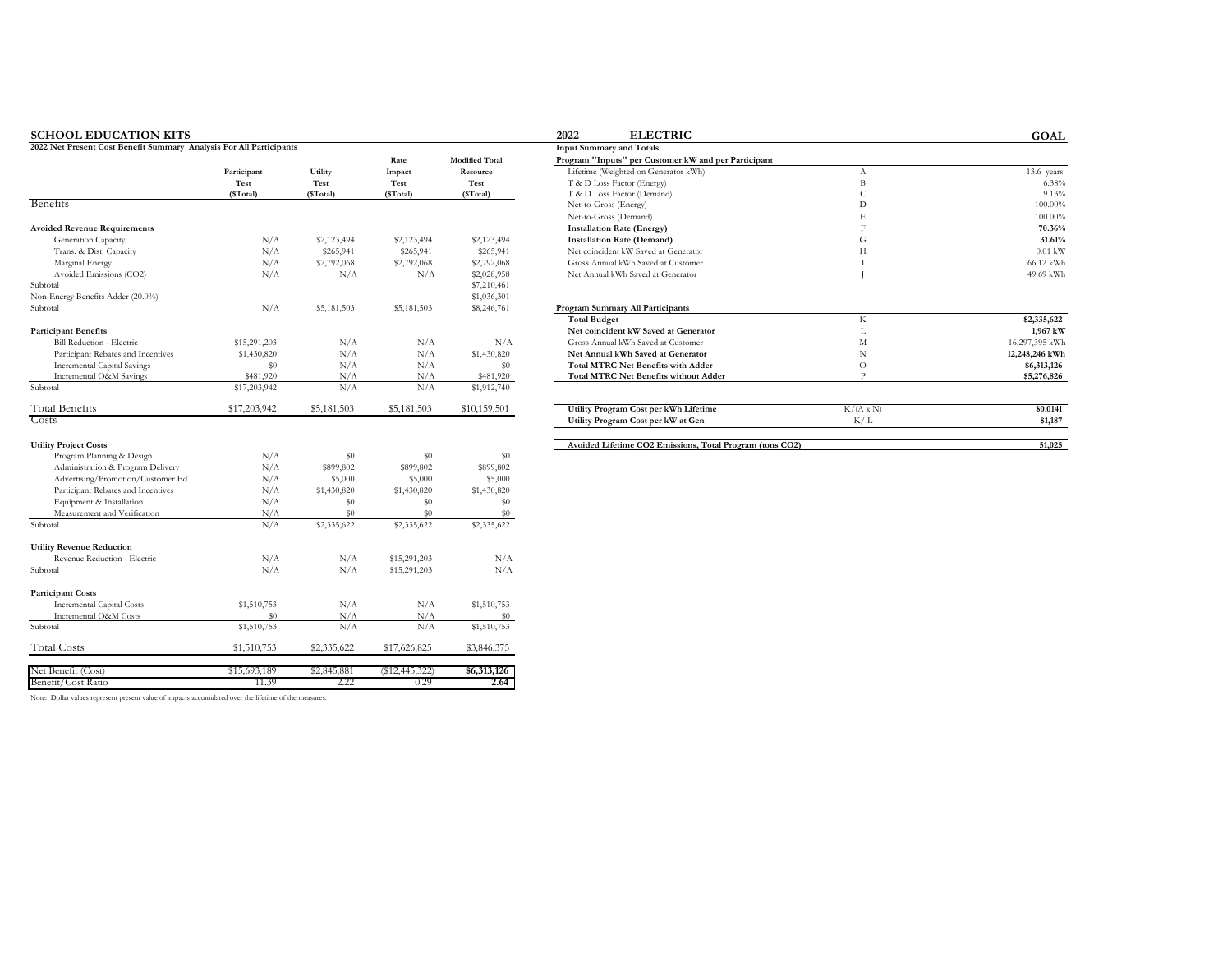| Program                    | <b>Measure Group</b>    | Measure<br>Lifetime<br>(years) | Rebate<br>Amount (\$) | <b>Incremental Cost</b><br>(S) | Annual<br>Customer<br>kWh<br><b>Savings</b><br>(kWh/yr) | Annual<br>Customer<br>Peak<br>Coincident<br>Demand<br><b>Savings</b><br>(PCkW) | Gas<br>Savings<br>(Dth) | Non-Energy<br>O&M<br>Savings (\$) | Electric<br><b>NTG (%)</b> | <b>Gas NTG</b><br>(%) | (%) | <b>Units</b> | Install Rate 2021 Electric 2022 Electric<br><b>Units</b> | 2021 Gas<br>Units | <b>2022 Gas</b><br>Units |
|----------------------------|-------------------------|--------------------------------|-----------------------|--------------------------------|---------------------------------------------------------|--------------------------------------------------------------------------------|-------------------------|-----------------------------------|----------------------------|-----------------------|-----|--------------|----------------------------------------------------------|-------------------|--------------------------|
| <b>Energy Savings Kits</b> | Aerators - EWH          | 10 <sup>°</sup>                | \$1                   | \$1                            | 60                                                      | 0.008                                                                          | 0.0                     | \$3.86                            | 100%                       | 100%                  | 65% | 716          | 716                                                      | $\overline{0}$    | $\overline{0}$           |
| <b>Energy Savings Kits</b> | Aerators - GWH          | 10 <sup>°</sup>                | S1                    | \$1                            | $\overline{0}$                                          | 0.000                                                                          | 0.3                     | \$3.86                            | 100%                       | 100%                  | 65% | $\mathbf{0}$ | $\mathbf{0}$                                             | 11,970            | 11,970                   |
| <b>Energy Savings Kits</b> | <b>Home Lighting DI</b> | 17                             | \$10                  | \$10                           | 100                                                     | 0.015                                                                          | 0.0                     | \$0.00                            | 100%                       | 100%                  | 78% | 5,615        | 11,958                                                   | $\mathbf{0}$      | $\mathbf{0}$             |
| <b>Energy Savings Kits</b> | Showerheads - EWH       | 10 <sup>°</sup>                | \$3                   | \$3                            | 475                                                     | 0.034                                                                          | 0.0                     | \$31.88                           | 100%                       | 100%                  | 70% | 362          | 362                                                      | $\overline{0}$    | $\mathbf{0}$             |
| <b>Energy Savings Kits</b> | Showerheads - GWH       | 10                             | \$3                   | \$3                            | $\overline{0}$                                          | 0.000                                                                          | 2.0                     | \$31.88                           | 100%                       | 100%                  | 70% | $\mathbf{0}$ | $\mathbf{0}$                                             | 6,045             | 6,045                    |
|                            |                         |                                |                       |                                |                                                         |                                                                                |                         |                                   |                            |                       |     |              |                                                          |                   |                          |
|                            |                         |                                |                       |                                |                                                         |                                                                                |                         |                                   |                            |                       |     |              |                                                          |                   |                          |
|                            |                         |                                |                       |                                |                                                         |                                                                                |                         |                                   |                            |                       |     |              |                                                          |                   |                          |
|                            |                         |                                |                       |                                |                                                         |                                                                                |                         |                                   |                            |                       |     |              |                                                          |                   |                          |
|                            |                         |                                |                       |                                |                                                         |                                                                                |                         |                                   |                            |                       |     |              |                                                          |                   |                          |
|                            |                         |                                |                       |                                |                                                         |                                                                                |                         |                                   |                            |                       |     |              |                                                          |                   |                          |
|                            |                         |                                |                       |                                |                                                         |                                                                                |                         |                                   |                            |                       |     |              |                                                          |                   |                          |
|                            |                         |                                |                       |                                |                                                         |                                                                                |                         |                                   |                            |                       |     |              |                                                          |                   |                          |
|                            |                         |                                |                       |                                |                                                         |                                                                                |                         |                                   |                            |                       |     |              |                                                          |                   |                          |
|                            |                         |                                |                       |                                |                                                         |                                                                                |                         |                                   |                            |                       |     |              |                                                          |                   |                          |
|                            |                         |                                |                       |                                |                                                         |                                                                                |                         |                                   |                            |                       |     |              |                                                          |                   |                          |
|                            |                         |                                |                       |                                |                                                         |                                                                                |                         |                                   |                            |                       |     |              |                                                          |                   |                          |
|                            |                         |                                |                       |                                |                                                         |                                                                                |                         |                                   |                            |                       |     |              |                                                          |                   |                          |
|                            |                         |                                |                       |                                |                                                         |                                                                                |                         |                                   |                            |                       |     |              |                                                          |                   |                          |
|                            |                         |                                |                       |                                |                                                         |                                                                                |                         |                                   |                            |                       |     |              |                                                          |                   |                          |
|                            |                         |                                |                       |                                |                                                         |                                                                                |                         |                                   |                            |                       |     |              |                                                          |                   |                          |
|                            |                         |                                |                       |                                |                                                         |                                                                                |                         |                                   |                            |                       |     |              |                                                          |                   |                          |
|                            |                         |                                |                       |                                |                                                         |                                                                                |                         |                                   |                            |                       |     |              |                                                          |                   |                          |
|                            |                         |                                |                       |                                |                                                         |                                                                                |                         |                                   |                            |                       |     |              |                                                          |                   |                          |
|                            |                         |                                |                       |                                |                                                         |                                                                                |                         |                                   |                            |                       |     |              |                                                          |                   |                          |
|                            |                         |                                |                       |                                |                                                         |                                                                                |                         |                                   |                            |                       |     |              |                                                          |                   |                          |
|                            |                         |                                |                       |                                |                                                         |                                                                                |                         |                                   |                            |                       |     |              |                                                          |                   |                          |